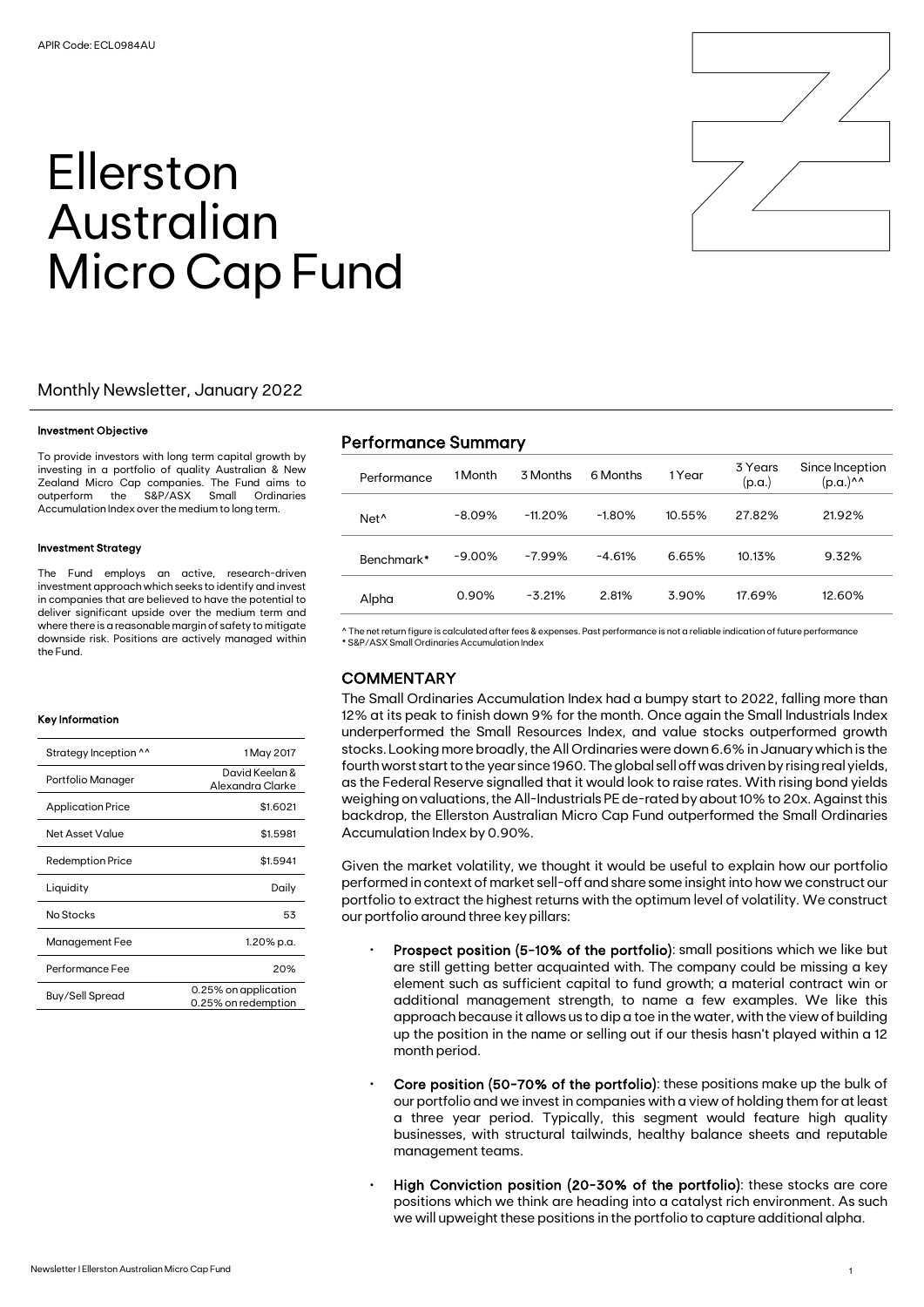During the most recent market sell off, our portfolio's behaviour was consistent with our expectations. Our "prospect positions" were the most heavily impacted. Generally speaking, these positions are less liquid and have the highest risk/return ratio in our portfolio. As such it is to be expected that these stocks will be most impacted in a violent sell-off. On the contrary our "high conviction" positions were the most stable during the month. While these stocks didn't make absolute returns, they materially outperformed the market during the month.

One of our higher conviction positions Equity Trustees (EQT AU) held steady during January, which is a solid outcome when the market shed 9%. The business is benefiting from several tailwinds, including the ever-growing superannuation pool, along with rising compliance costs and complexity - which is encouraging super funds and fund managers to outsource their trustee and responsible entity functions. This flows through to EQT in the form of strong inflows (where it generates incremental revenue) and ongoing new client wins. The pipeline is solid, and includes both smaller, but rapidly growing funds, and a few whales which will take longer to land. We also think there are M&A opportunities floating around, which would be highly accretive and complimentary, and really help to drive the leverage. Outside of these trends, the company is highly cash generative, with a formidable management team, and we think the reliability of its earnings and growth potential are not fully appreciated at the current valuation.

On the flip side of our higher conviction position in Equity Trustees, one of our spicier core positions Family Zone Cyber Safety (FZO AU) was down over 18% during the month. Being a high growth, but loss-making business FZO was heavily caught up with the tech sell-off, which was exasperated by the fact that it is still relatively illiquid. This aggressive share price move came despite the company releasing a solid 2Q FY2021 result, which saw ARR and a suite of metrics materially ahead of market expectations. FZO announced that it had ARR of \$52m with the 2Q FY2021 adjusted for seasonality implying an additional \$25m annually. We remain comfortable holders of the name, as it continues to trade at a material discount to its peers and is entering a catalyst rich period.

Looking forward to reporting season we think the market is likely to focus on a number of key factors:

- 1. Cost inflation: Given ongoing issues with supply chains, elevated commodity prices, along with disruptions and tightness in the labour market, we think commentary around costs pressures will be closely watched. The question will be, which costs are transitory and which are now structural.
- 2. Earnings outlook commentary/guidance: While outlook commentary and guidance is always a key focus for the market, we think given the volatility in the market, the companies which provide quantitative outlook will be rewarded.
- 3. M&A: Despite current market conditions, balance sheets are reasonably robust and private equity firms have refilled their war chests. As such we believe M&A activity will remain elevated as companies seek out inorganic growth opportunities.
- 4. Valuations: As we have been discussing for some time valuations have been toppy. Consequently, we expect companies which miss earnings expectations will be punished, especially for the stocks trading on large multiples.

While this reporting season will undoubtedly be different to prior years given the macro landscape, we continue to stress-test our positions, and we remain confident our process and portfolio are robust enough to weather the current environment.